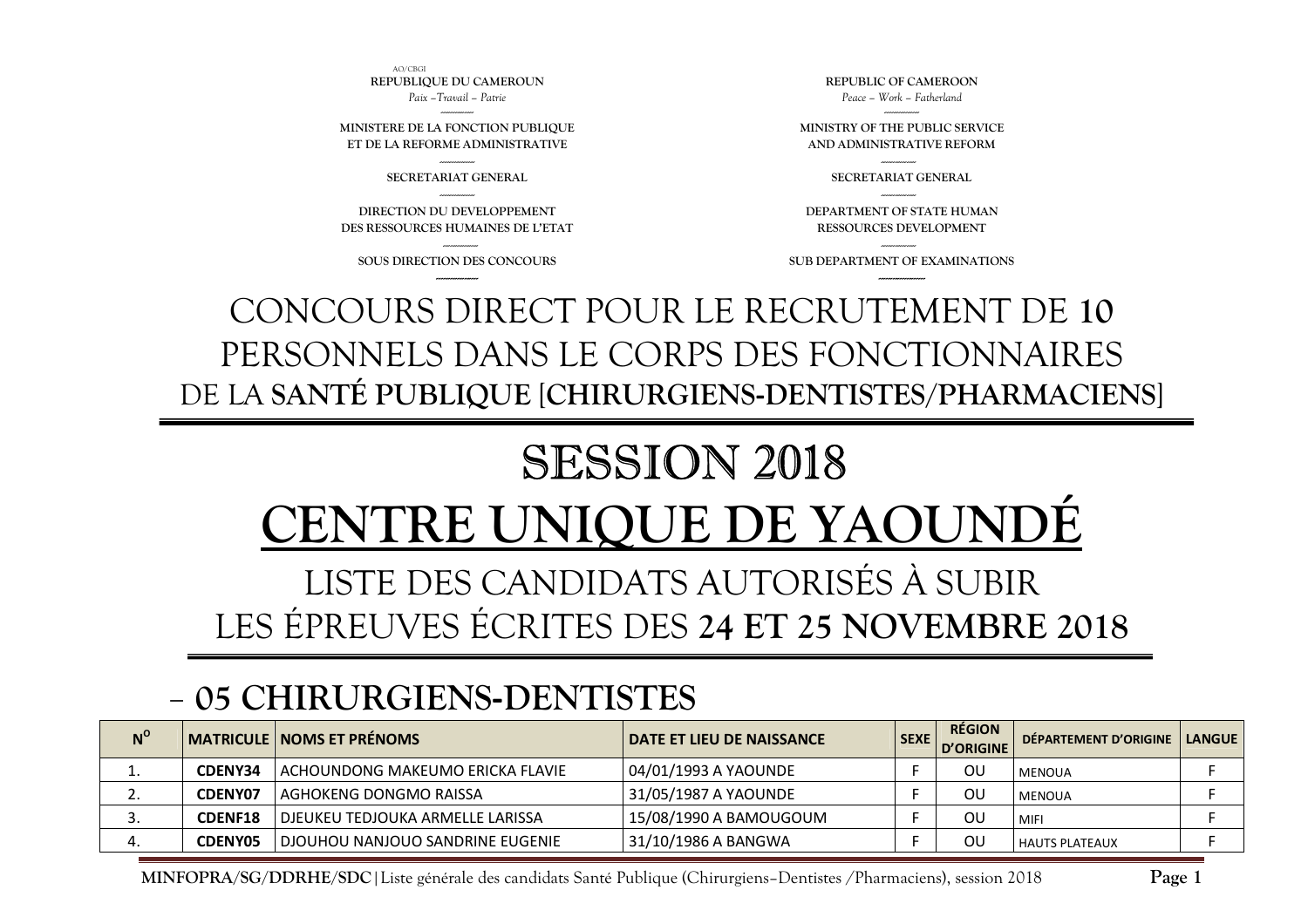| 5.  | <b>CDEND43</b> | <b>DJUIKOUESSI TOWO CHARLENE</b>   | 20/03/1994 A NKONGSAMBA | F  | OU.       | <b>MIFI</b>           | F  |
|-----|----------------|------------------------------------|-------------------------|----|-----------|-----------------------|----|
| 6.  | <b>CDENR39</b> | DONGMO NGUIMATIO ROUSSEL           | 21/07/1993 A YAOUNDE    | M  | OU        | <b>MENOUA</b>         | F  |
| 7.  | <b>CDENY36</b> | DONGMO TEAJIO YVAN                 | 10/04/1993 A YAOUNDE    | M  | OU        | <b>MENOUA</b>         | F  |
| 8.  | <b>CDEND10</b> | DZOGANG TEMDEMNOU CAMILLE          | 16/10/1988 A PENJA      | F. | OU        | <b>HAUT NKAM</b>      | F. |
| 9.  | <b>CDENY11</b> | FEUKIA NGUIMATIEU OLIVIA           | 20/11/1988 A YAOUNDE    | F  | OU        | <b>MENOUA</b>         | F  |
| 10. | CDENY13        | <b>FOKOU MEGUYE ALIX</b>           | 12/04/1989 A BALEPO     | F  | OU        | <b>BAMBOUTOS</b>      | F  |
| 11. | <b>CDENY33</b> | KAMNO MAWABO JEANNE CARMELA        | 01/11/1992 A YAOUNDE    | F. | 0U        | <b>KOUNG KHI</b>      | F  |
| 12. | <b>CDENY15</b> | KEUTCHADJI DJAPOU KEVINE SIDOINE   | 26/02/1990 A MBO        | F. | OU        | <b>NDE</b>            | F  |
| 13. | <b>CDENY20</b> | KOMDJO DE FOGANG ONESTINE CHATELLE | 20/11/1990 A GAROUA     | F  | 0U        | <b>HAUTS PLATEAUX</b> | F. |
| 14. | CDENY44        | KUISSUH MAMBOU WINNIE VERDIANE     | 02/05/1994 A BAFOUSSAM  | F. | OU        | <b>MIFI</b>           | F  |
| 15. | <b>CDENY30</b> | MANFO ZEBAZE JOEL STEPHANIE        | 11/03/1992 A YAOUNDE    | F. | 0U        | <b>MENOUA</b>         | F  |
| 16. | <b>CDENY01</b> | <b>MBENTO GILLES ARMEL</b>         | 21/07/1984 A EDEA       | M  | OU        | <b>NDE</b>            | F  |
| 17. | <b>CDENY08</b> | METCHOUM NZAHA ARMANDINE BERTILLE  | 03/12/1987 A BAFOUSSAM  | F  | 0U        | MIFI                  | F  |
| 18. | <b>CDENF26</b> | MOUOGUA MOUOTIE SANDRINE           | 16/09/1991 A BANGOUA    | F. | OU        | <b>BAMBOUTOS</b>      | F  |
| 19. | <b>CDENY25</b> | <b>MPONDO SEMI KOLLE FRANCK</b>    | 11/06/1991 A DOUALA     | M  | LT        | <b>MOUNGO</b>         | F. |
| 20. | <b>CDEND16</b> | NANA TCHENDJOU STEVIE FLAURE       | 05/03/1990 A DOUALA     | F. | 0U        | <b>HAUTS PLATEAUX</b> | F  |
| 21. | <b>CDENY03</b> | <b>NDJEGWES ISABELLE</b>           | 29/01/1986 A YAOUNDE    | F  | LT.       | SANAGA MARITIME       | F  |
| 22. | CDENY19        | NDONGI CARINE FLORA                | 15/11/1990 A BAZOU      | F. | LT.       | SANAGA MARITIME       | F  |
| 23. | <b>CDENY12</b> | NDOUNGUE ZAMBOU CROLINE            | 09/02/1989 A YAOUNDE    | F. | 0U        | MENOUA                | F  |
| 24. | <b>CDENY35</b> | NGAGOUM THERESE XAVIERE            | 15/02/1993 A YAOUNDE    | F  | 0U        | <b>HAUT NKAM</b>      | F. |
| 25. | CDENY40        | NGUEMDZI JIATSA DORIANE            | 30/09/1993 A DSCHANG    | F  | OU.       | MENOUA                | F  |
| 26. | CDENY09        | NOUTCHA TSAPBENG CHIMENE           | 02/01/1988 A NGOUMOU    | F  | OU        | <b>MENOUA</b>         | F  |
| 27. | CDENY21        | <b>NWOKAM FOM HERMANN</b>          | 18/01/1991 A MBALMAYO   | M  | OU        | <b>KOUNG KHI</b>      | F  |
| 28. | CDENY41        | PENDA NYAMBI SAMUEL                | 26/10/1993 A YAOUNDE    | M  | <b>LT</b> | <b>NKAM</b>           | F  |
| 29. | <b>CDENY32</b> | PETNGA NANA EDITH                  | 21/06/1992 A YAOUNDE    | F  | OU        | <b>NDE</b>            | F  |
| 30. | <b>CDENY23</b> | SANDJONG NDOUMBA LINDA CAROLE      | 14/05/1991 A BAFOUSSAM  | F. | OU        | <b>NDE</b>            | F  |
| 31. | CDENY02        | SIDJE FEZEU ARIANE DORES           | 26/10/1984 A BAFOUSSAM  | F  | OU        | <b>HAUTS PLATEAUX</b> | F  |
| 32. | CDENY24        | SUGIM MOYOPO CARINE FLORE          | 30/05/1991 A YAOUNDE    | F  | 0U        | <b>KOUNG KHI</b>      | F  |
| 33. | <b>CDENR14</b> | TACHAGO SIMENI ARIANE LUCRESSE     | 31/01/1990 A YAOUNDE    | F  | OU        | <b>KOUNG KHI</b>      | F  |
| 34. | <b>CDENY06</b> | TAMDJOKWEN MEFOMDJO OLGA           | 06/05/1987 A DOUALA     | F  | OU        | <b>MIFI</b>           | F  |
| 35. | CDENY27        | <b>TCHAKOUNTE SANDJON CARELLE</b>  | 22/10/1991 A BANYO      | F  | OU        | <b>NDE</b>            | F  |
| 36. | CDENR17        | TCHAWA KUICHEU LEATTITIA           | 20/06/1990 A DOUALA     | F. | OU        | <b>NDE</b>            | F  |
| 37. | CDEND04        | TCHOUAMOU NOUNDJEPME LAURA         | 20/03/1986 A MBOUDA     | F  | 0U        | <b>HAUTS PLATEAUX</b> | F  |

**MINFOPRA/SG/DDRHE/SDC**|Liste générale des candidats Santé Publique (Chirurgiens–Dentistes /Pharmaciens), session 2018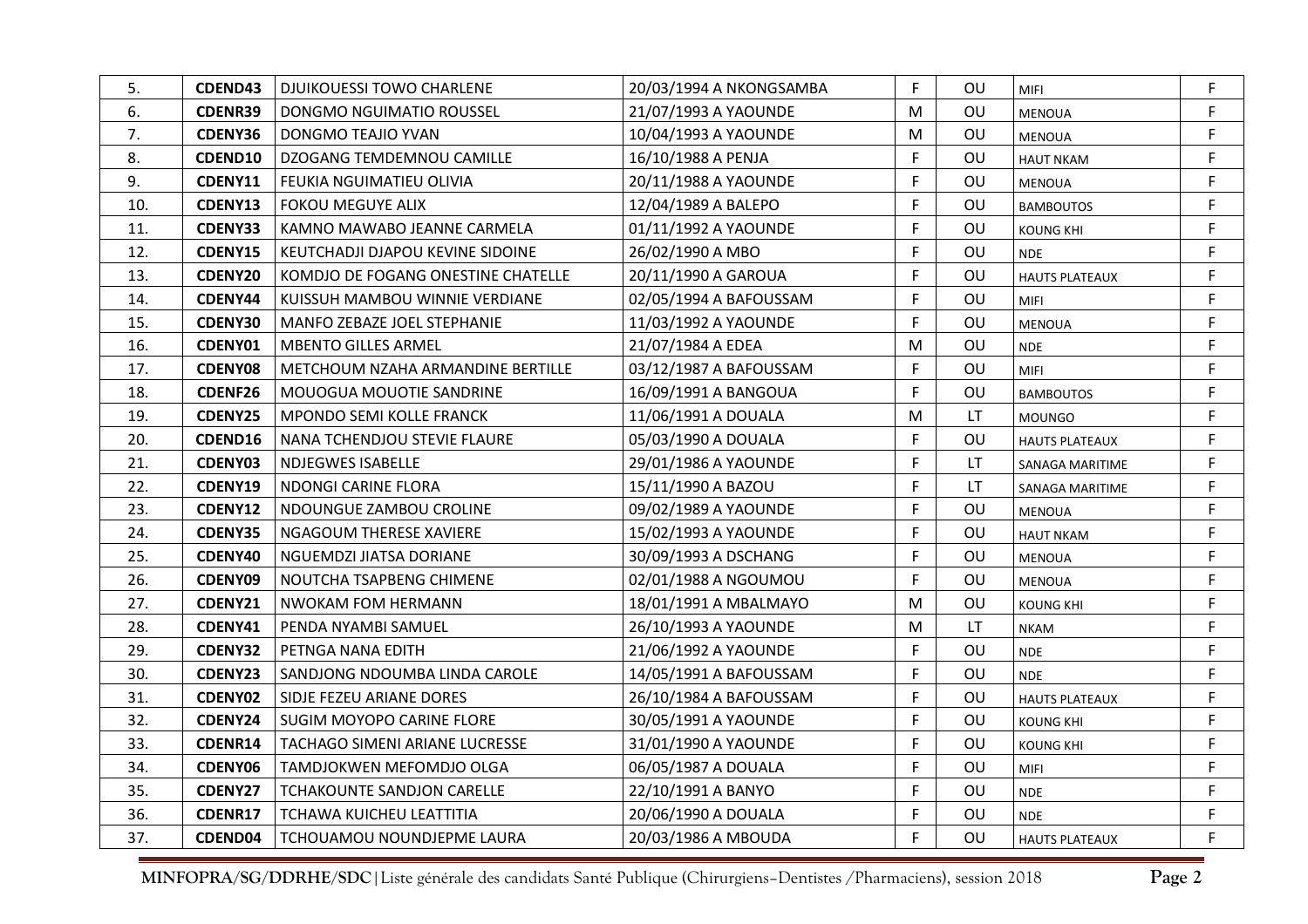| 38. | <b>CDENY38</b> | TIMBOU SIMEU FORTUNE MINA        | 20/06/1993 A DOUALA   | ΟU | <b>NDE</b>    |  |
|-----|----------------|----------------------------------|-----------------------|----|---------------|--|
| 39. | CDENY22        | <b>TOHAM CHRISTELLE</b>          | 09/03/1991 A YAOUNDE  | OU | KOUNG KHI     |  |
| 40. | CDENY42        | TOULEU FOTSING GLAWDYS BLONDELLE | 03/03/1994 A YAOUNDE  | OU | <b>MENOUA</b> |  |
| 41. | CDENY29        | TSAGUE NGUEFACK DORIMENE RAISSA  | 28/02/1992 A YAOUNDE  | OU | <b>MENOUA</b> |  |
| 42. | <b>CDENY28</b> | WANDJI KENGNE GAELLE LAURE       | 08/01/1992 A BANDJOUN |    | <b>MOUNGO</b> |  |
| 43. | <b>CDENY37</b> | YANKAP MICHELE FLORINE           | 09/06/1993 A PENJA    | OU | <b>NDE</b>    |  |
| 44. | CDENY31        | YONTCHUI NGANSO NADEGE           | 20/04/1992 A DSCHANG  | ΟU | <b>NDE</b>    |  |

### **05 PHARMACIENS**

| $N^{\rm o}$ |         | <b>MATRICULE   NOMS ET PRÉNOMS</b> | DATE ET LIEU DE NAISSANCE      | <b>SEXE</b> | <b>RÉGION</b><br><b>D'ORIGINE</b> | DÉPARTEMENT D'ORIGINE | <b>LANGUE</b> |
|-------------|---------|------------------------------------|--------------------------------|-------------|-----------------------------------|-----------------------|---------------|
| 1.          | PHARY04 | <b>DJEPANG ROSE BERTHE</b>         | 16/12/1985 A YAOUNDE           | F           | OU                                | <b>NDE</b>            | F.            |
| 2.          | PHARY21 | DJEUBET CHOUGNA AUDE INGRID        | 09/09/1993 A BAFOUSSAM         | F           | OU                                | <b>NDE</b>            | F             |
| 3.          | PHARY22 | DJEUMELI KAKANOU LINE ALEXANDRA    | 03/01/1994 A MBOUDA            | F           | OU                                | <b>HAUT NKAM</b>      | F             |
| 4.          | PHARY19 | DJIMELI BOUMENE RAISSA             | 21/02/1993 A BERTOUA           | F           | OU                                | <b>BAMBOUTOS</b>      | F.            |
| 5.          | PHARY09 | <b>GUEMTE KEMEUGNI GISLAINE</b>    | 05/07/1988 A BAFOUSSAM         | F           | OU                                | <b>HAUTS PLATEAUX</b> | F.            |
| 6.          | PHARR08 | HOUACHE WOUABE NADEGE              | 16/04/1988 A SA'A              | F           | OU                                | <b>HAUTS PLATEAUX</b> | F.            |
| 7.          | PHARY23 | KENFACK ANEZI KELLY STEPHANIE      | 12/01/1994 A FOSSONG-WENTCHENG | F           | OU                                | <b>MENOUA</b>         | F.            |
| 8.          | PHARY11 | LOKOUOP BONDJA LINE FRANCOISE      | 12/08/1989 A YAOUNDE           | F.          | OU                                | <b>NDE</b>            | F.            |
| 9.          | PHARF10 | <b>MAFFO NANCY</b>                 | 16/09/1988 A SANGMELIMA        | F           | OU                                | <b>KOUNG KHI</b>      | F             |
| 10.         | PHARM05 | <b>MANAODA ANTOINE VAYARAI</b>     | 14/12/1986 A DJINGLIYA-KOZA    | M           | EN                                | <b>MAYO TSANAGA</b>   | F.            |
| 11.         | PHARD03 | <b>MANGUIA HENRIETTE</b>           | 01/08/1985 A MBOUDA            | F           | OU                                | <b>BAMBOUTOS</b>      | F.            |
| 12.         | PHARN02 | MIAGUE ANKIENWA NICOLE NOELLE      | 25/05/1984 A MPOUNDOU          | F           | <b>ES</b>                         | <b>HAUT NYONG</b>     | F             |
| 13.         | PHARR06 | NDAMBEDIA MFOUAPON JOSSELINE       | 29/03/1987 A YAOUNDE           | F           | OU                                | <b>NOUN</b>           | F             |
| 14.         | PHARY12 | <b>NGA WOUNANG MICHELE</b>         | 26/09/1989 A DOUALA            | F           | OU                                | <b>NDE</b>            | F.            |
| 15.         | PHARY17 | RME WANSOUABE CAROLE               | 03/05/1992 A MBO BANDJOUN      | F           | OU                                | <b>HAUTS PLATEAUX</b> | F             |
| 16.         | PHARR16 | SEUMOU CORINNE BRIGITTE            | 16/06/1991 A NJOMBE            | F           | OU                                | <b>KOUNG KHI</b>      | F             |
| 17.         | PHARR01 | SIMO FOKO NDJUIGA LYDIE PATRICIA   | 19/05/1984 A YAOUNDE           | F           | OU                                | <b>KOUNG KHI</b>      | F             |
| 18.         | PHARF15 | TAGNE MAGNE LARISSA DIANE          | 21/05/1991 A YAOUNDE           | F           | OU                                | <b>KOUNG KHI</b>      | F.            |
| 19.         | PHARY13 | <b>TCHOUANTE KOUASSEU ANGELINE</b> | 28/04/1990 A YAOUNDE           | F           | OU                                | <b>HAUTS PLATEAUX</b> | F.            |
| 20.         | PHARD20 | TIEDJOM KAMNANG VANNIE TRIPHENE    | 29/04/1993 A DOUALA            | F           | OU                                | <b>KOUNG KHI</b>      | F.            |
| 21.         | PHARF18 | <b>TSAYO FOMEKONG EDITH</b>        | 16/05/1992 A GAROUA            | F.          | OU                                | <b>BAMBOUTOS</b>      | F.            |
| 22.         | PHARR07 | YIMI NOUTCHEU LARISSA              | 23/01/1988 A MTE NDOUNGUE      | F           | OU                                | <b>NDE</b>            | F             |